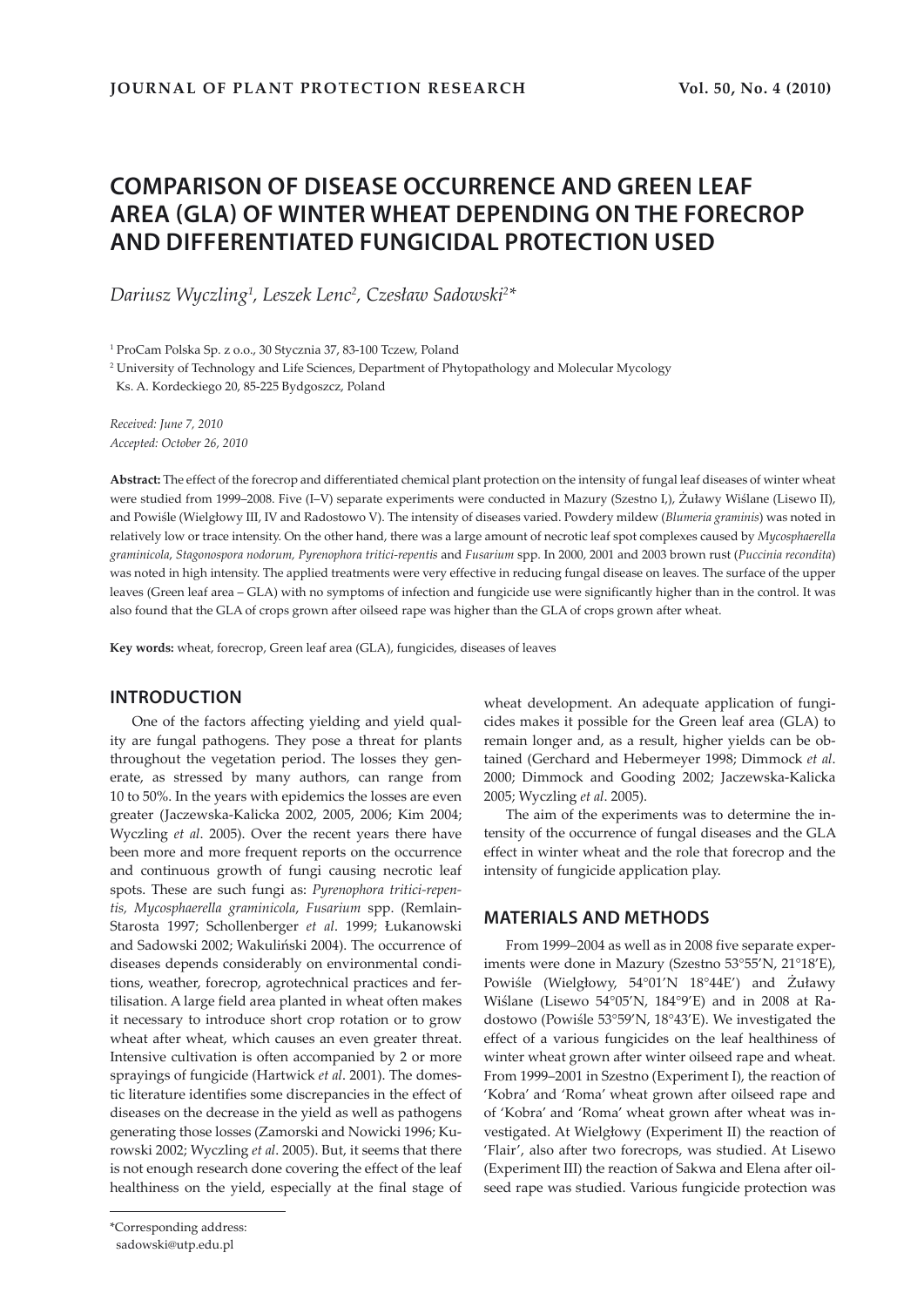applied. At Szestno and Wielgłowy, 2 variants of fungicide protection were used: a single treatment (kresoxim methyl + epoxyconazole at a dose of 1.0 l/ha) made at the flag leaf-tillering phase (BBCH 39–49) and two other treatments; the first one (kresoxim methyl + epoxyconazole at a dose of 0.8 l/ha) at the 1–2 node phase (BBCH 32), and the second one (tridemorph + epoxyconazole at a dose of 1.0 l/ha) at the beginning to full tillering phase (BBCH 51–55). At Lisewo a combination of the two treatments was applied.

From 2002–2004, the experiment at Wielgłowy (Experiment IV) was continued with Flair wheat and the following disease variants: the first treatment with kresoxim methyl + epoxyconazole + fenpropimorph (Juwel TT 483 SC) at a dose of 1.0 l/ha, made at the flag leaf-tillering phase (BBCH 39–49) and then tridemorph + epoxyconazole (Tango Star 334 SE) at a dose of 1.0 l/ha or dimoxystrobin + epoxyconazole (Swing Top 183 SC) at a dose of 1.0 l/ha at the beginning to full tillering phase (BBCH 51– 55). In the control combinations the plants were watered. In the first experimental cycle the sowing material was dressed with guazatine acetate (Panoctine 300 LS) and in the second experimental cycle – with guazatine acetate + triticonasol (Premis Total 325 FS).

In 2008, experiment V covered different programs of fungicide plant protection. At the BBCH 30–32 phase the following combinations were used:

- I. The control.
- II. Epoxyconazole, kresoxim methyl, fenpropimorph (Juwel TT 483 SC) at a dose of 0.7 l/ha + fenpropimorph, epoxyconazole, metrafenone (Capalo 337.5 SE) at a dose of 0.7 l/ha.
- III. Prothioconazole and spiroxamine (Input 460 EC) at a dose of 1.0 l/ha.
- IV. Cyprodinil (Unix 75 WG) at a dose of 1.0 kg/ha.
- V. Fenpropimorph, epoxyconazole, metrafenone (Capalo 337.5 SE) at a dose of 1.5 l/ha.
- VI. Prochloraz (Prorok 450 EC) 1.0 l/ha + proquinazid (Talius 200 EC) at a dose of 0.1 l/ha.
- VII. Flusilazole, carbendazim (Escudo Forte 375 CS) at a dose of 0.8 l/ha.

At the BBCH 61–65 phase, in all the fungicide combinations (II–VII), the following fungicides were applied: azoxystrobin, chlorotalonil (Olympus 480 SC) at a dose of 1.2 l/ha + prochloraz, tebuconazole (Zamir 400 EW) at a dose of 0.6 l/ha.

The sowing rate based on 1 000-seed weight and the plant density per 1 m<sup>2</sup> was compliant with the agrotechnical guidelines. The sowing rate was optimal for the respective regions. Sowing was done at Szestno in the third week of September and at Wielgłowy, Lisewo and Radostowo at the end of September. The soil was cultivated without any simplifications, in a conventional way, with pre-sow plough following the agrotechnical guidelines and the application of post-harvest and pre-sowing measures. Potassium and phosphorus fertilisation was applied depending on the soil richness following the Regional Station for Chemical Analyzes in Agriculture guidelines in Gdańsk. Nitrogen was applied in these ways: in combination with the fungicides at a dose of 160 kg/ha, at three doses and in the control combination 120 kg/ha, and at two doses. The experiments were set up in the randomized complete block design, in 4 reps on plots of  $20 \text{ m}^2$ .

The leaf healthiness was evaluated based on EPPO guidelines. Three top leaves for every 100 stems sampled from each plot were analyzed. This procedure defined the percentage of the area of leaf blades with disease symptoms. At the shooting phase (BBCH 30–32), at the tillering phase – beginning of flowering (BBCH 59–61) and at the milk stage (BBCH 75) the following were determined: the occurrence of powdery mildew (*B. graminis*), brown rust (*Puccinia recondita*) and necrotic leaf spots. At the BBCH 85 phase, the GLA of the three top leaves was determined. To define the agents of the spot, leaves were placed on Petri dishes which had moistened filter paper. The thermostat was set at the temperature of 25°C and after about 5 days determination was made with a microscope.

The results of disease symptoms were converted into Disease index (DI) following the Townsend and Heuberger formula (Wenzel 1948) and then they were exposed to the analysis of variance. The mean values were tested with the Tukey's test.

#### **RESULTS**

In the first experimental cycle (1999–2001) at all the locations, powdery mildew (*B. graminis*) occurred at a low intensity. At Szestno at the phase BBCH 30–32 the average DI for 3 years for Kobra was 2.3%, and Roma – 1.8%. Similarly a few symptoms were observed in Sakwa and Elena at Lisewo. In 2000 a slightly greater intensity of powdery mildew occurred at the BBCH 59 phase, however, more symptoms were observed on the plants grown after oilseed rape than after wheat. The differences, although relatively small, were significant (average DI – respectively, 4.5 and 3.6%). A similar effect of the forecrop on the occurrence of powdery mildew was observed at Wielgłowy in Flair where, despite low intensity, there were always more symptoms reported in the combination after oilseed rape. The application of fungicides almost totally limited the disease development. In successive years (2002–2004) when the experiment was continued, the disease occurred at a greater intensity in Flair. More symptoms, however, were observed in the crop after oilseed rape. The applied treatments considerably limited the intensity of the symptoms, but the effectiveness of the spraying combinations was at the same level (Table 1).

Brown rust occurred on the plant leaves of the control plots at Szestno in 2001. The forecrop did not affect its occurrence, however more symptoms were clearly observed in Roma (29.0%) than in Kobra (6.4%). The applied fungicides completely protected the leaves from the development of the pathogen, however the total effect was reported already after using just a single treatment. The same occurrence was reported at Lisewo in Sakwa and Elena where brown rust also occurred in 2001 at a high intensity and the applied fungicide treatments were totally effective. At Wielgłowy the reaction of Flair was investigated (III and IV). The observations were carried out for 6 years. Rust occurred in three of those years (2000, 2001,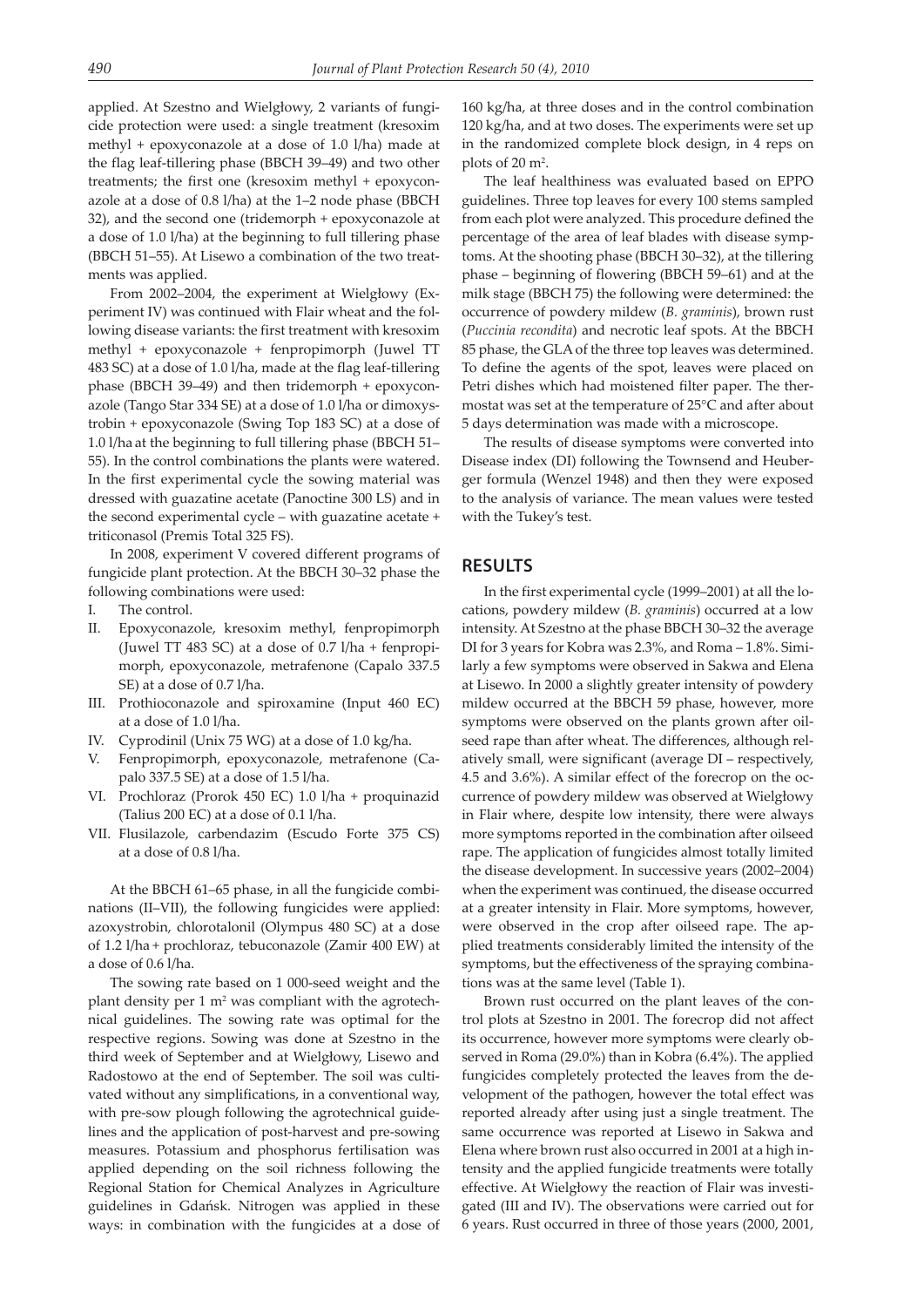Table 1. Powdery mildew (*B. graminis*) occurrence on leaves of the wheat cv. Flair depending on which forecrop (A) and fungicide application (C) was used in Wielgłowy 2002–2004 (DI in %)

| Forecrop            | Phase 59   |         |                     |      | Phase 75   |     |                     |      |
|---------------------|------------|---------|---------------------|------|------------|-----|---------------------|------|
|                     | $K^1$      | $I-T^2$ | $I-S^3$             | mean | К          | I-T | I-S                 | mean |
| Oilseed rape        | 12.7       | 3.0     | 4.0                 | 6.6  | 20.3       | 6.0 | 7.0                 | 11.1 |
| Wheat               | 10.0       | 3.0     | 3.0                 | 5.3  | 17.7       | 3.7 | 4.0                 | 8.4  |
| Mean                | 11.3       | 3.0     | 3.5                 | 5.9  | 19.0       | 4.8 | 5.5                 | 9.8  |
|                     | $A = 0.30$ |         | $C \times A = 0.58$ |      | $A = 0.34$ |     | $C \times A = 0.65$ |      |
| LSD $\alpha$ = 0.05 | $C = 0.41$ |         | $A \times C = 0.53$ |      | $C = 0.46$ |     | $A \times C = 0.59$ |      |

<sup>1</sup> control, <sup>2</sup> Juwel–Tango, <sup>3</sup> Juwel–Swing

Table 2. Occurrence of necrotic spots on leaves of winter wheat (DI in %) in Szestno (1999–2001) depending on which forecrop (A), cultivar (B) and number of treatments (C) were used

|                         |                               | Growth phase |              |          |  |  |  |
|-------------------------|-------------------------------|--------------|--------------|----------|--|--|--|
| Forecrop                | Cultivar                      |              | $A \times B$ |          |  |  |  |
|                         |                               | 59           | 75           | 85       |  |  |  |
|                         | Kobra                         | 5.0          | 19.5         | 49.9     |  |  |  |
| Oilseed rape            | Roma                          | 2.7          | 12.9         | 31.6     |  |  |  |
|                         | mean                          | 3.8          | 16.2         | 40.8     |  |  |  |
|                         | Kobra                         | 6.6          | 23.2         | 54.9     |  |  |  |
| Wheat                   | Roma                          | 3.3          | 11.7         | 37.9     |  |  |  |
|                         | mean                          | $5.0\,$      | 17.5         | 46.4     |  |  |  |
| Mean                    | Kobra                         | 5.8          | 21.3         | 52.4     |  |  |  |
|                         | Roma                          | $3.0\,$      | 12.4         | 34.8     |  |  |  |
|                         | Mean for years                | 4.4          | 16.8         | 43.6     |  |  |  |
| Cultivar                | Treatment                     |              | $B \times C$ |          |  |  |  |
|                         | no treatment                  | 10.9         | 34.7         | 83.5     |  |  |  |
| Kobra                   | 1 treatment                   | $4.0\,$      | 15.4         | 38.6     |  |  |  |
|                         | 2 treatments                  | 2.4          | 13.9         | 34.9     |  |  |  |
|                         | mean                          | 5.8          | 21.3         | 52.3     |  |  |  |
|                         | no treatment                  | 5.5          | 22.8         | 58.1     |  |  |  |
|                         | 1 treatment                   | $2.4\,$      | $7.8\,$      | 24.7     |  |  |  |
| Roma                    | 2 treatments                  | 1.0          | 6.5          | 21.5     |  |  |  |
|                         | mean                          | 3.0          | 12.4         | 34.8     |  |  |  |
|                         | no treatment                  | 8.2          | 28.7         | $70.8\,$ |  |  |  |
| Mean                    | 1 treatment                   | 3.2          | 11.6         | 31.7     |  |  |  |
|                         | 2 treatments                  | 1.7          | 10.2         | 28.2     |  |  |  |
|                         | Mean for years                | 4.4          | 16.8         | 43.6     |  |  |  |
| Treatment               | Forecrop                      | C x A        |              |          |  |  |  |
|                         | oilseed rape                  | 7.2          | 27.7         | 67.2     |  |  |  |
| No treatment            | wheat                         | 9.2          | 29.9         | 74.5     |  |  |  |
|                         | mean                          | 8.2          | 28.8         | 70.8     |  |  |  |
|                         | oilseed rape                  | 2.7          | 11.3         | 29.6     |  |  |  |
| 1 treatment             | wheat                         | 3.7          | 12.0         | 33.7     |  |  |  |
|                         | mean                          | 3.2          | 11.6         | 31.7     |  |  |  |
|                         | oilseed rape                  | $1.5\,$      | 9.8          | 25.5     |  |  |  |
| 2 treatments            | wheat                         | $2.0\,$      | 10.6         | 31.0     |  |  |  |
|                         | mean                          | 1.7          | 10.2         | 28.2     |  |  |  |
|                         | oilseed rape                  | 3.8          | 16.2         | 40.8     |  |  |  |
| Mean                    | wheat                         | $5.0\,$      | 17.5         | 46.4     |  |  |  |
|                         | Mean for years                | 4.4          | 16.8         | 43.6     |  |  |  |
| LSD $\alpha$ =0.05/for: |                               |              |              |          |  |  |  |
|                         | A and B                       | $0.20\,$     | 0.43         | 0.54     |  |  |  |
|                         | $B \times A$ and $A \times B$ | 0.28         | 0.60         | 0.76     |  |  |  |
|                         | $\mathsf C$                   | 0.27         | 0.57         | 0.72     |  |  |  |
|                         | $C \times A$ and $C \times B$ | 0.38         | $0.81\,$     | 1.02     |  |  |  |
|                         | $A \times C$ and $B \times C$ | 0.34         | 0.74         | 0.93     |  |  |  |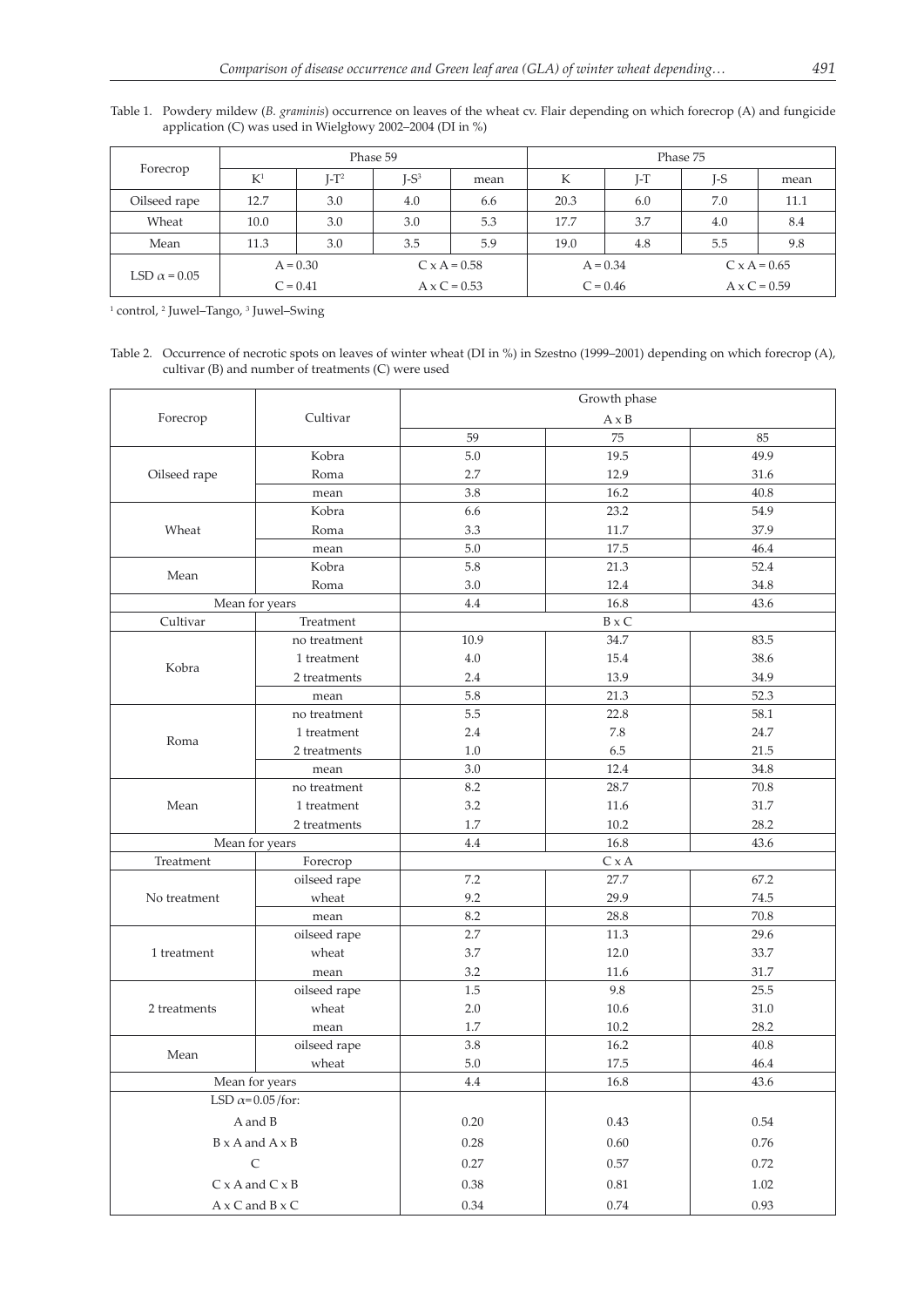|                  | Growth phase                      |        |                     |            |     |                     |            |      |                     |
|------------------|-----------------------------------|--------|---------------------|------------|-----|---------------------|------------|------|---------------------|
| Cultivar         | 59                                |        |                     | 75         |     |                     | 85         |      |                     |
|                  | $\mathsf{C}^1$                    | $2x^2$ | mean                | C          | 2x  | mean                | C          | 2x   | mean                |
| Sakwa            | 5.9                               | 0.7    | 3.3                 | 25.1       | 5.9 | 15.5                | 74.7       | 15.9 | 45.3                |
| Elena            | 4.5                               | 0.5    | 2.5                 | 18.7       | 5.3 | 12.0                | 58.6       | 14.0 | 36.3                |
| Mean             | 5.2                               | 0.6    | 2.9                 | 21.9       | 5.6 | 13.8                | 66.7       | 15.0 | 40.8                |
| $LSD\alpha=0.05$ | $B = 0.29$<br>$C \times B = 0.41$ |        |                     | $B = 0.68$ |     | $C \times B = 0.96$ | $B = 0.66$ |      | $C \times B = 0.94$ |
|                  | $C = 0.29$                        |        | $B \times C = 0.41$ | $C = 0.68$ |     | $B \times C = 0.96$ | $C = 0.66$ |      | $B \times C = 0.94$ |

Table 3. Occurrence of necrotic spots on leaves of winter wheat (DI in %) in Lisewo (1999–2001) depending on the cultivar (B) and the treatments (C) used

<sup>1</sup> control,  $2x^2 - 2$  treatments

Table 4. Occurrence of necrotic spots on leaves of the winter wheat cv. Flair (DI in %) in Wielgłowy (1999–2001) depending on the forecrop (A) and number of treatments used (C)

| Forecrop         |                | Growth phase        |                     |                     |  |  |  |
|------------------|----------------|---------------------|---------------------|---------------------|--|--|--|
|                  | Treatment      | 59                  | 75                  | 85                  |  |  |  |
|                  | no treatment   | 4.7                 | 22.3                | 42.0                |  |  |  |
|                  | 1 treatment    | 2.2                 | 7.3                 | 19.7                |  |  |  |
| Oilseed rape     | 2 treatments   | 0.5                 | 5.8                 | 19.0                |  |  |  |
|                  | mean           | 2.4                 | 11.8                | 26.9                |  |  |  |
|                  | no treatment   | 6.0                 | 27.7                | 55.1                |  |  |  |
| Wheat            | 1 treatment    | 3.2                 | $\!\!8.5\!$         | 22.3                |  |  |  |
|                  | 2 treatments   | 1.1                 | 6.6                 | 21.2                |  |  |  |
|                  | mean           | 3.4                 | 14.2                | 32.9                |  |  |  |
|                  | no treatment   | 5.3                 | 25.0                | 48.5                |  |  |  |
| Mean             | 1 treatment    | 2.7                 | 7.9                 | 21.0                |  |  |  |
|                  | 2 treatments   | 0.7                 | 6.2                 | 20.1                |  |  |  |
|                  | mean for years |                     | 13.0                | 29.9                |  |  |  |
| $LSD\alpha=0.05$ |                | $A = 0.27$          | $A = 0.45$          | $A = 0.83$          |  |  |  |
|                  |                | $C = 0.36$          | $C = 0.61$          | $C = 0.83$          |  |  |  |
|                  |                | $C \times A = n.s.$ | $C \times A = 0.78$ | $C \times A = 1.44$ |  |  |  |
|                  |                | $Ax C = n.s.$       | $A \times C = 0.78$ | $A \times C = 1.44$ |  |  |  |

Table 5. Brown leaf spot (*D. tritici-repentis*) on leaves of the winter wheat cv. Flair (DI in %) depending on the forecrop (A) and fungicide application (C), Wielgłowy 2002–2004

| Forecrop           |                |            | Phase 73–75         |      | Phase 85   |       |                     |      |
|--------------------|----------------|------------|---------------------|------|------------|-------|---------------------|------|
|                    | C <sup>1</sup> | $I-T^2$    | $I-S^3$             | mean |            | $I-T$ | J-S                 | mean |
| Oilseed rape       | 4.2            | 1.2        | 0.0                 | 1.8  | 6.2        | 2.7   | 0.3                 | 3.1  |
| Wheat              | 5.5            | 0.8        | 0.0                 | 2.1  | 9.9        | 3.4   | 0.7                 | 4.7  |
| Mean               | 4.9            | 1.0        | 0.0                 | 2.0  | 8.1        | 3.0   | 0.5                 | 3.9  |
| $LSD\alpha = 0.05$ | $A = n.s.$     |            | $C \times A = 0.40$ |      | $A = 0.23$ |       | $C \times A = 0.44$ |      |
|                    |                | $C = 0.28$ | $Ax C = n.i.$       |      | $C = 0.31$ |       | $A \times C = 0.41$ |      |

<sup>1</sup> control, <sup>2</sup> Juwel-Tango, <sup>3</sup> Juwel-Swing; n.s. – not significant

Table 6. Green leaf area (GLA in %) of wheat in the BBCH 85 phase, Wielgłowy and Lisewo 1999–2001

| Lisewo             |            |      |                     |                     | Wielogłowy |      |                     |      |  |
|--------------------|------------|------|---------------------|---------------------|------------|------|---------------------|------|--|
| cultivar           | control    | 2x   | mean                | forecrop            | control    | 1x   | 2x                  | mean |  |
| Sakwa              | 15.0       | 49.7 | 32.4                | Oilseed rape        | 7.9        | 44.3 | 50.1                | 34.1 |  |
| Elena              | 17.7       | 62.7 | 40.2                | Wheat               | 9.4        | 43.3 | 48.2                | 33.7 |  |
| Mean               | 16.3       | 56.2 | 36.3                | Mean                | 8.7        | 43.8 | 49.2                | 33.9 |  |
|                    | $B = 0.83$ |      | $C \times B = 1.17$ |                     | $A = n.s.$ |      | $C \times A = 1.68$ |      |  |
| $LSD\alpha = 0.05$ | $C = 0.83$ |      | $B \times C = 1.17$ | LSD $\alpha$ = 0.05 | $C = 1.19$ |      | $A \times C = 1.53$ |      |  |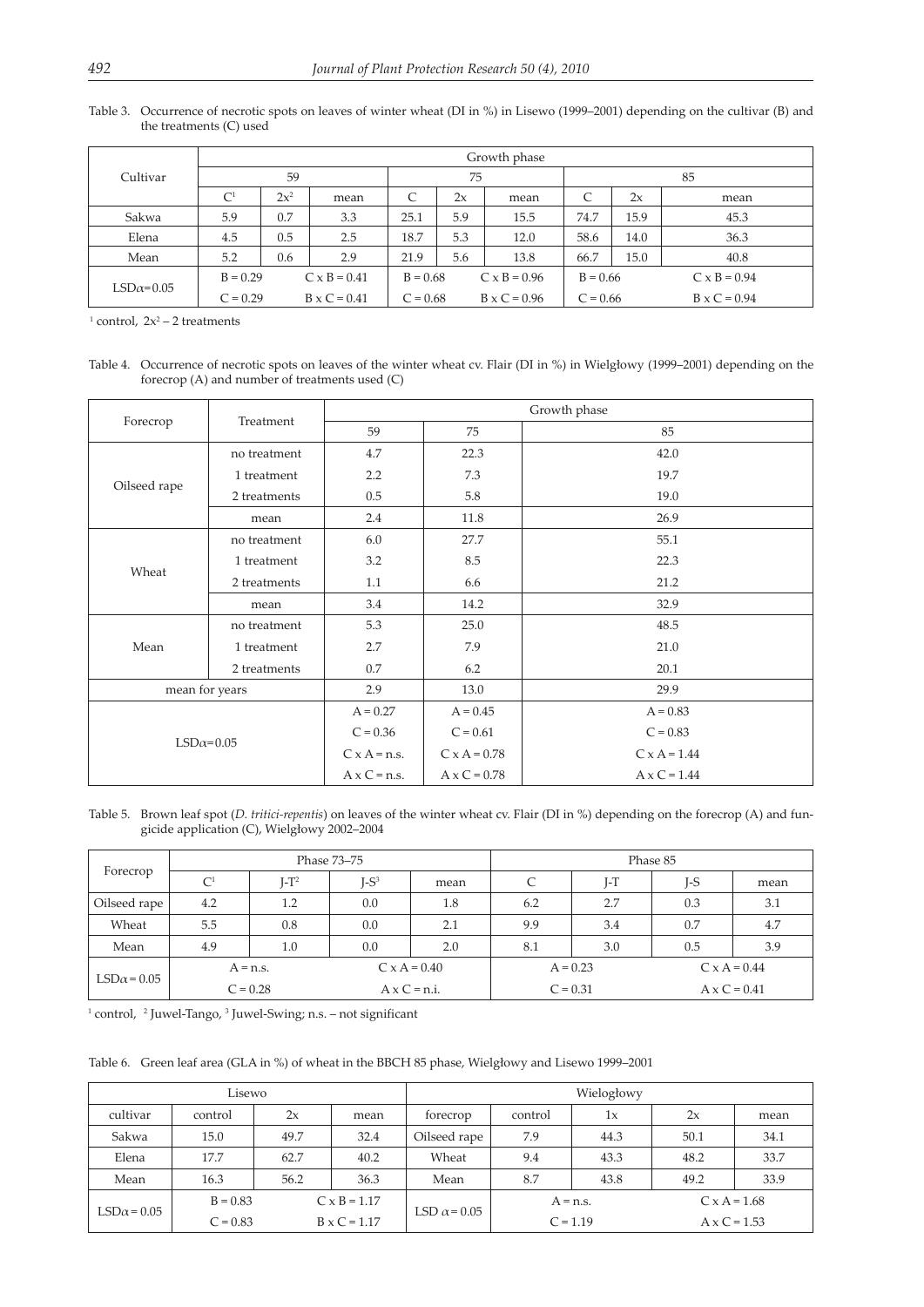Table 7. Green leaf area (GLA in %) of the wheat cv. Flair in the BBCH 85 phase depending on the forecrop (A) and fungicidal treatments used (C), Wielgłowy 2002–2004

| Forecrop            | Control    | $I-T$ | $I-S$               | Mean |  |
|---------------------|------------|-------|---------------------|------|--|
| Oilseed rape        | 34.0       | 60.3  | 68.7                | 54.3 |  |
| Wheat               | 31.7       | 59.3  | 69.3                | 53.4 |  |
| Mean                | 32.8       | 59.8  | 69.0                | 53.9 |  |
| LSD $\alpha$ = 0.05 | $A = n.s.$ |       | $C \times A = 1.28$ |      |  |
|                     | $C = 0.91$ |       | $A \times C = 1.16$ |      |  |

n.s. – not significant

Table 8. Disease symptoms (DI in %) and green leaf area (GLA in %) of wheat in BBCH 85 phase depending on the applied protection programs, Radostowo 2008

| Combination         | Powdery mildew | Brown rust | Brown leaf spot | Septoria leaf blotch | Green leaf area |
|---------------------|----------------|------------|-----------------|----------------------|-----------------|
|                     | 2.0            | 25.2       | 8.0             | 8.5                  | 20.2            |
| $\rm II$            | $\Omega$       | 4.8        | 2.5             | 2.0                  | 45.5            |
| Ш                   | $\Omega$       | 3.0        | 2.0             | 2.2                  | 45.5            |
| IV                  | $\Omega$       | 1.0        | 2.2             | 2.0                  | 39.8            |
| V                   | $\Omega$       | 1.0        | 2.5             | 2.2                  | 40.0            |
| VI                  | $\Omega$       | 2.2        | 2.2             | 2.0                  | 39.8            |
| VII                 | $\Omega$       | 4.0        | 2.0             | 2.5                  | 35.0            |
| LSD $\alpha$ = 0.05 | 1.87           | 11.64      | 4.67            | 3.61                 | 19.09           |

2003). The applied fungicides totally protected Flair from the pathogen development.

At relatively high wheat intensity, disease changes on leaves in the form of spot were observed. Due to some difficulties in determining the disease agent, the symptoms were generally referred to as leaf spot. Randomized microscope analyses (filter paper test) demonstrated that they were mainly caused by *Stagonospora nodorum, P. tritici-repentis, M. graminicola* and *Fusarium* spp. The changes had already been observed starting from phase 30–32. At Szestno, for 3 years the spot symptoms covered, on the average, 1.5% of the leaf area on the plots where oilseed rape was the forecrop, and 3.1% of the area on the plants grown after wheat.

As the plants grew the percentage of the leaf area with spot symptoms increased, but there were still fewer disease symptoms in the combinations after oilseed rape. For a 3 year period on the control plots, the symptoms at phase 59 covered, respectively, 7.2 and 9.2% of the leaf area, however these figures varied considerably throughout all the observation years. The application of the fungicide protection decreased the spot intensity. Interestingly, a good effect had been reported after a single treatment (DI = 3.2%). Further observations demonstrated further spot increase**.** At phase 75 in particular, many symptoms occurred in 2001. In the last observation (85) of each year, high spot intensity on the leaves was reported. For all the control combinations in the 3 year period, the symptoms accounted for, on the average, 70.8% of the leaf area. The symptoms were still significantly greater in number on the plots after wheat. Kobra had shown a greater leaf infection than Roma. The treatments applied limited the spot occurrence very clearly. A very high inhibition was reported after even a single treatment (Table 2).

Very good effects were recorded for inhibiting spot with the use of fungicides at Lisewo (II) where the symptoms on leaves had intensified each year after the BBCH 31 phase (Table 3).

At Wielgłowy, like at Szestno, the forecrop affected the spot occurrence on leaves where symptoms occurred every year at high intensity, but the fungicide protection applied was unusually effective. Very good effects were already recorded after a single treatment (Table 4).

In the years 2002–2004 the spot symptoms were definitely fewer. Due to a lower intensity and fewer experimental combinations, the occurrence of septoriosis and brown leaf spot were analysed separately. There was not a considerable intensity of septoriosis occurring at later phases and the applied fungicide protection completely protected the leaves from further disease development.

Brown spot on the control plants at the BBCH 73–75 phase occurred on 4.2 to 5.5% of the leaf area and at the BBCH 85 phase – from 6.2 to 9.9%. The applied fungicides very clearly limited the disease process (Table 5). In the second treatment, the application of fungicide with the active substances tridemorph + epoxyconazol (Swing Top 183 SC) was more effective than dimoxystrobin + epoxyconazol (Tango Star 334 SE).

The effectiveness of the treatments applied is well defined by the GLA at the BBCH 85 phase. On the control plots at Szestno a three-year average GLA for Kobra accounted for 3.3% and in Roma – 12.0%, while on the sprayed plots, depending on the number of treatments – for 27.6 and 31.6% (Kobra) and, respectively, 52.7 and 61.2% (Roma). Both in the control combinations and after the application of fungicides, the plants grown after oilseed rape demonstrated a greater percentage of GLA compared with those grown after wheat. A very high effectiveness was also reported at Lisewo and Wielgłowy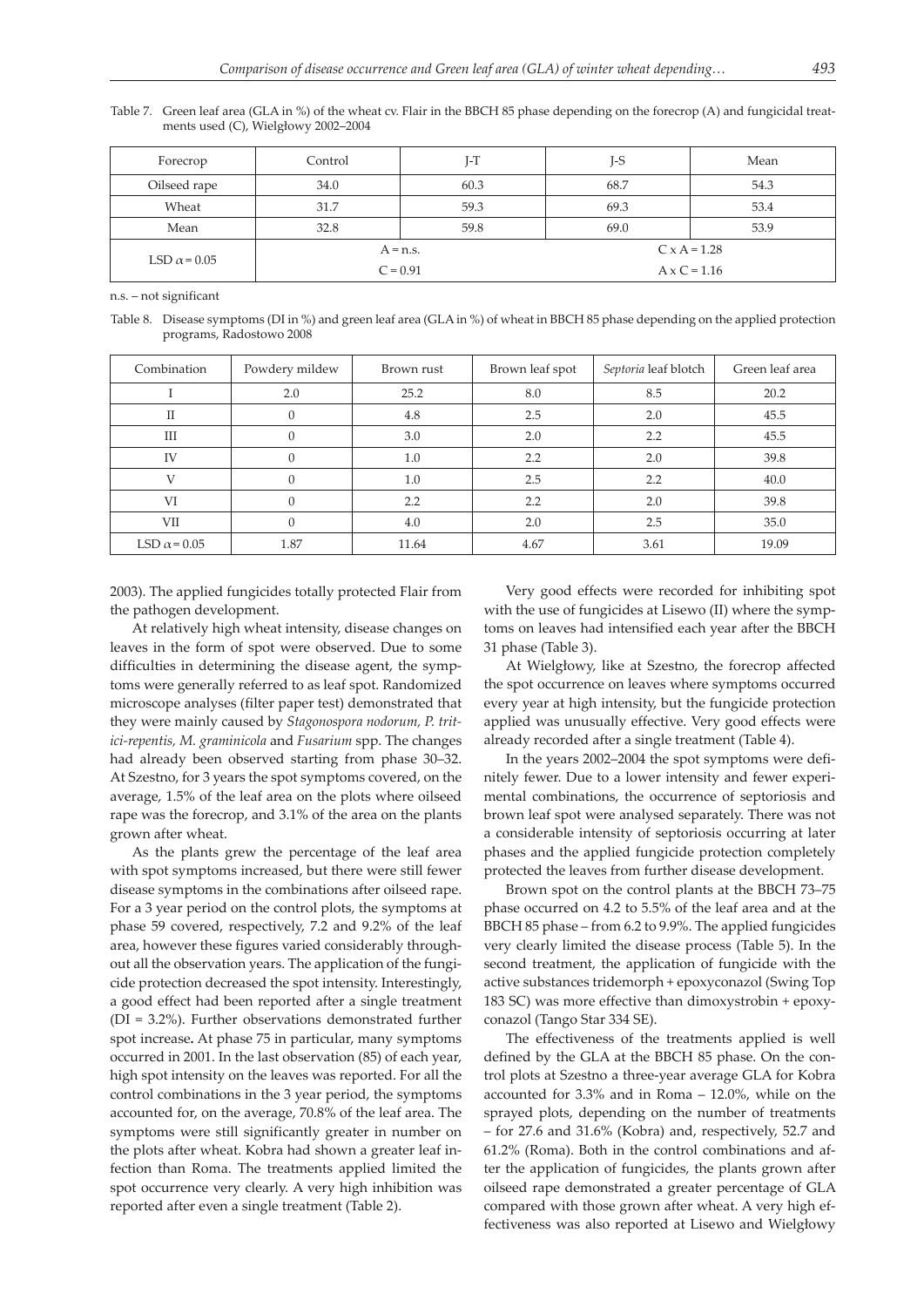(Table 6). Interestingly, it was reported already after a single treatment.

From 2002–2004 the treatments applied significantly inhibited the leaf wilting process and increased the GLA percentage (Table 7). The tridemorph + epoxyconazole (Swing Top 183 SC) applied in the second treatment was more effective than dimoxystrobin + epoxyconazole (Tango Star 334 SE).

In the experiment performed in 2008 at Radostowo, at the BBCH 75 phase the disease symptoms occurred at low intensity and only on the leaves of the control (brown rust – 3.5%, brown leaf spot – 4% and septoria leaf blotch  $-1.5%$ ).

Higher disease intensity was observed at the BBCH 85 development phase. In the control, 25% of the leaf blade area had brown rust symptoms, 8.5% had septoria leaf blotch and 8.0% had symptoms of brown leaf spot. All the fungicide protection programmes applied inhibited their development significantly (Table 8).

#### **DISCUSSION**

The location of the experiments in the regions of high rainfall resulted in relatively high disease intensity. It was shown that the healthiness of winter wheat leaves depended on different factors, most importantly the cultivar, forecrop and the fungicides application.

The intensity of powdery mildew varied. More symptoms were observed at earlier plant development phases. In later phases, due to very high temperatures and frequent rainfall, the intensity was low. Frahm *et al*. (1998) also reported that the weather played an important role on how intense the symptoms of the pathogen, powdery mildew would be. The applied fungicides very clearly limited its development, especially when applying the treatment at an earlier phase. The need to perform the treatment at the occurrence of the first disease symptoms is stressed by many authors (Klingenhagen 1998; Gerhard *et al*. 1998).

A greater intensity of that disease in the combinations used after oilseed rape but not after wheat forecrop could have been due to greater soil richness with nitrogen. Oilseed rape requires high nitrogen fertilisation which often is not totally used up**.** At a greater nitrogen dose the intensity of powdery mildew in wheat grown after oilseed rape is greater.

Many necrotic spot symptoms were found on leaves during the whole research period. A rapid increase in symptoms was reported from the BBCH 59 phase, especially during the years with frequent rainfall. Starting from the BBCH 59 phase to the BBCH 85 phase (about 15 days) the intensity of symptoms increased 50–150% depending on the year, cultivar and the forecrop. A similar phenomenon was observed by Eyal (1999), Schollenberger *et al*. (1999), Mirzwa-Mróz *et al*. (1999), Wyczling *et al*. (2005). The microscopic analysis showed that the main agents of those spots were the following fungi: *M. graminicola, P. tritici-repentis* and *Fusarium* spp. An increase in the occurrence of those species on leaves over the recent years was reported by Zamorski and Nowicki (1996), Remlain-Starosta (1997), Schollenberger *et al*. (1999), Deval *et al*. (2000), Wyczling *et al*. (2005). The fungicide treatments very clearly limited the occurrence of leaf spot on leaves, which must have been mainly due to the right selection of the preparations. In the literature there can be found many different ways for applying fungicides, especially to limit the spot. The date of the first treatment depends on the dominant fungal species causing these symptoms as well as the harmfulness threshold (Rodemann and Bartels 2000). An early occurrence of necrotic spot symptoms means two or even three treatments are necessary (Kreye *et al*. 1999).

During the years with higher temperatures, brown rust occurred in high intensity. In 2001 at Szestno, in 'Roma' wheat the symptoms covered 39.5% of the plant leaf area on the control plots. A high variation in the susceptibility of the cultivars was reported by Frahm *et al*. (1998), Schollenberger *et al*. (1999), Klingenhagen (2000). The treatments applied were totally effective, however after a single treatment no disease was observed. The high effectiveness coincides with the opinions reported by Jones *et al*. (2000), Bertelsen *et al*. (2001) that preparations including epoxyconasol are one of the best active substances against *P. tritici*.

The applied fungicides clearly prolonged the socalled green effect (GLA) which was determined for 3 upper leaves at the BBCH 85 phase. The positive effects reported coincide with the results reported by Gerhard and Habermeyer (1998), Gerhard *et al*. (1998), Tiedmann and Yuexuan Wu (2001) who showed that after the application of preparations representing the strobilurin group, the aging process of the green organs of wheat is prolonged by a dozen or so days. Grain-filling is then enhanced, and as a result, a higher and better quality yield is produced.

## **CONCLUSIONS**

- 1. The chemical treatment applied during all the years of the research effectively inhibited the diseases and increased the GLA. Better effects were reported after two applications, however even one treatment definitely improved the plant healthiness.
- 2. The healthiness of plants grown after oilseed rape was better than after wheat but that favourable effect decreased with plant development. While keeping in mind the forecrop, fungicides must be applied to obtain high yield.
- 3. High intensity of necrotic leaf spots, mainly caused by *P. tritici-repentis* was observed.
- 4. *S. nodorum, M. graminicola* and *Fusarium* spp. were not as important as *P. tritici-repentis.*

#### **REFERENCES**

- Bertelsen J.R., Neergaard E., Smedegaard-Petersen V. 2001. Fungicidal effects of azoksystrobin and epoxiconazol on phyllosphere fungi, senescence and yield of winter wheat. Plant Pathol. 50 (2): 190–205.
- Deval R., de Bastard L., Nussbaumer A. 2000. Wheat crops are also affected by leaf stripe: *Helmintosporium tritici-repentis*, A.K.A. HTR. Phytoma La Defense des Veget 526: 17–20.